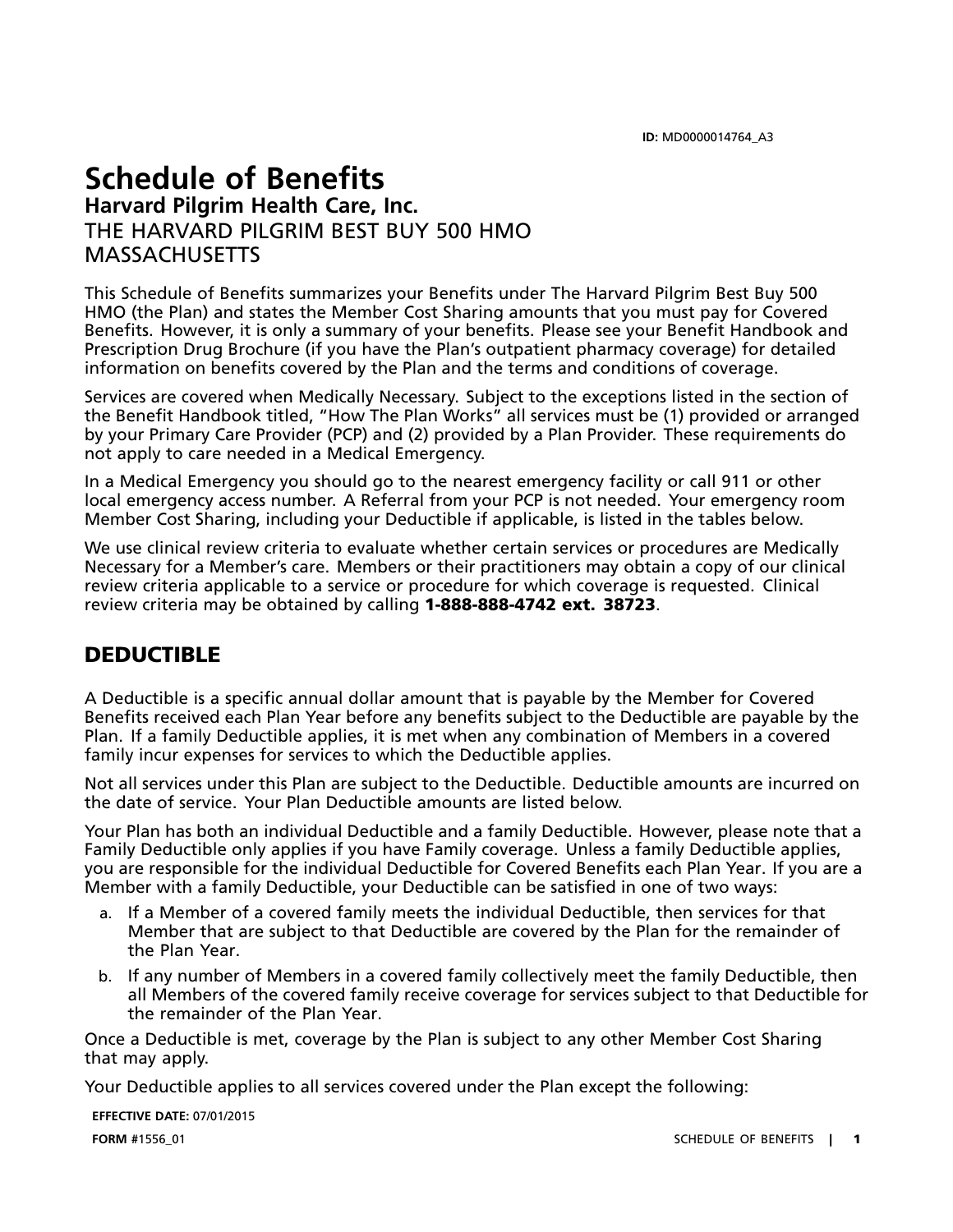- •Applied behavior analysis
- •Blood glucose monitors, insulin pumps and infusion devices
- •Early intervention services
- • Examinations and consultations performed by physicians and podiatrists, including periodic routine exams for preventive care
- •Family planning consultations and consultations concerning contraception
- •Outpatient mental health care services (including the treatment of substance abuse disorders)
- •Pediatric preventive Dental Care
- • Preventive care and preventive services and tests, including all FDA approved contraceptive devices
- •Routine prenatal and postpartum care in <sup>a</sup> physician's office
- •Routine nursery charges for newborn care
- •Well child care, including vision and auditory screenings

**Please Note:** (1) treatments and procedures by physicians and podiatrists and (2) psychological testing and neuropsychological assessment **are** subject to the Deductible.

### **PRESCRIPTION DRUG DEDUCTIBLE**

If your Plan includes outpatient pharmacy coverage, your drug benefit may be subject to <sup>a</sup> separate Deductible. Payments made toward the prescription drug Deductible are not counted toward the Deductible amount(s) listed below. Please refer to your Prescription Drug Brochure for specific information on your prescription drug Deductible, if any.

### **DEDUCTIBLE AND OTHER COST SHARING**

For certain services, both <sup>a</sup> Deductible and either <sup>a</sup> Copayment or Coinsurance may apply. In such cases, you must completely satisfy the Deductible before the Plan pays benefits on services subject to the Deductible. Once you have satisfied the annual Deductible, you are still responsible for any applicable Copayments or Coinsurance.

## **COPAYMENTS**

A Copayment is <sup>a</sup> dollar amount that is payable by the Member for certain covered services. The Copayment is due at the time services are rendered or when billed by the provider. Different Copayments apply depending on the type of service, the specialty of the provider and the location of service. Your identification card contains the Copayment amounts that apply to the Plan's most frequently used services

## **COVERED BENEFITS**

Your Covered Benefits are administered on <sup>a</sup> Plan Year basis. Your Plan Year begins on your Employer's Anniversary Date. Please see your Benefit Handbook for more details. If you do not know your Employer's Anniversary Date, please contact your Employer's benefits office or call the Member Services Department at **1-888-333-4742**.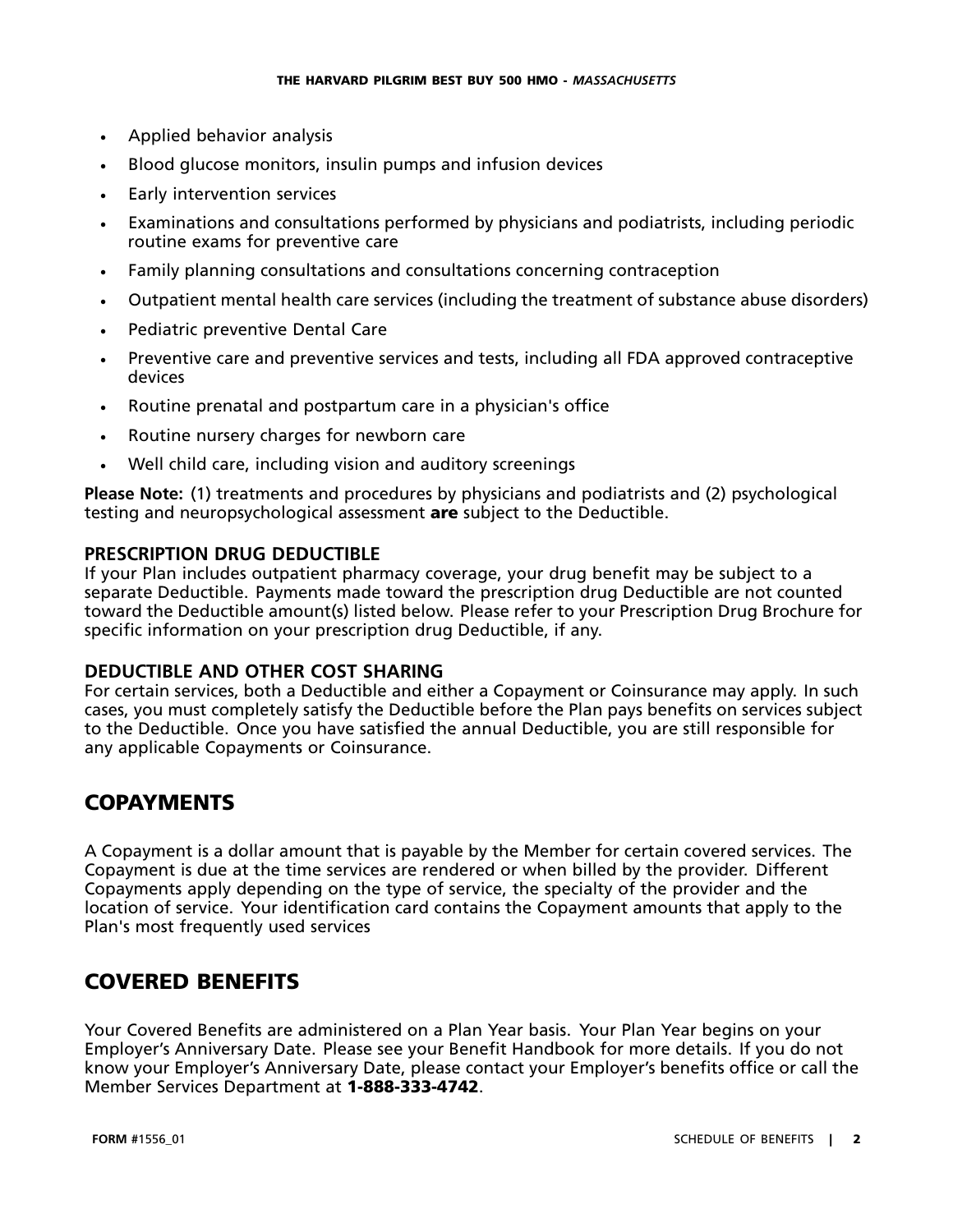| <b>General Cost Sharing Features:</b>                               | <b>Member Cost Sharing:</b>                                           |
|---------------------------------------------------------------------|-----------------------------------------------------------------------|
| <b>Coinsurance and Copayments</b>                                   |                                                                       |
|                                                                     | See Covered Benefits below                                            |
| <b>Deductible</b>                                                   |                                                                       |
| - Applies to all services except where<br>specifically noted below. | \$500 per Member per Plan Year<br>\$1,000 per family per Plan Year    |
| <b>Deductible Rollover</b>                                          |                                                                       |
|                                                                     | None                                                                  |
| <b>Out-of-Pocket Maximum</b>                                        |                                                                       |
| Includes all Member Cost Sharing                                    | \$6,600 per Member per Plan Year<br>\$13,200 per family per Plan Year |

| <b>Benefit</b>                                                                                                                                                                                                                                           | <b>Member Cost Sharing:</b>                                                                                                                                                                                                                                                                                                     |
|----------------------------------------------------------------------------------------------------------------------------------------------------------------------------------------------------------------------------------------------------------|---------------------------------------------------------------------------------------------------------------------------------------------------------------------------------------------------------------------------------------------------------------------------------------------------------------------------------|
| <b>Acupuncture Treatment for Injury or Illness</b>                                                                                                                                                                                                       |                                                                                                                                                                                                                                                                                                                                 |
| - Limited to 20 visits per Plan Year                                                                                                                                                                                                                     | \$20 Copayment per visit                                                                                                                                                                                                                                                                                                        |
| <b>Ambulance Transport</b>                                                                                                                                                                                                                               |                                                                                                                                                                                                                                                                                                                                 |
| - Emergency ambulance transport                                                                                                                                                                                                                          | Deductible, then no charge                                                                                                                                                                                                                                                                                                      |
| - Non-emergency ambulance transport                                                                                                                                                                                                                      | Deductible, then no charge                                                                                                                                                                                                                                                                                                      |
| <b>Autism Spectrum Disorders Treatment</b>                                                                                                                                                                                                               |                                                                                                                                                                                                                                                                                                                                 |
| - Applied behavior analysis                                                                                                                                                                                                                              | \$20 Copayment per visit                                                                                                                                                                                                                                                                                                        |
| <b>Chemotherapy and Radiation Therapy</b>                                                                                                                                                                                                                |                                                                                                                                                                                                                                                                                                                                 |
|                                                                                                                                                                                                                                                          | Deductible, then no charge                                                                                                                                                                                                                                                                                                      |
| <b>Dental Services</b>                                                                                                                                                                                                                                   |                                                                                                                                                                                                                                                                                                                                 |
| Important Notice: Coverage of Dental Care is very limited. Please see your Benefit Handbook for the<br>details of your coverage.                                                                                                                         |                                                                                                                                                                                                                                                                                                                                 |
| - Emergency Dental Care<br><b>Please Note: Services must be received</b><br>within 3 days of injury                                                                                                                                                      | Your Member Cost Sharing will depend upon the types of<br>services provided, as listed in this Schedule of Benefits.<br>For example, for services provided in a dentist's office, see<br>"Physician and Other Professional Office Visits." For services<br>provided in a hospital emergency room, see "Emergency<br>Room Care." |
| - Extraction of teeth impacted in bone                                                                                                                                                                                                                   | Your Member Cost Sharing will depend upon the types of<br>services provided, as listed in this Schedule of Benefits.<br>For example, for services provided in a dentist's office, see<br>"Physician and Other Professional Office Visits."                                                                                      |
| - Preventive Dental Care for children<br>(up to the age of $13$ ) – limited to 2<br>preventive dental exams per Plan<br>Year, only the following services are<br>included:<br>Cleaning<br><b>Fluoride treatment</b><br>Teaching plaque control<br>X-rays | \$20 Copayment per visit                                                                                                                                                                                                                                                                                                        |

**(Continued on next page)**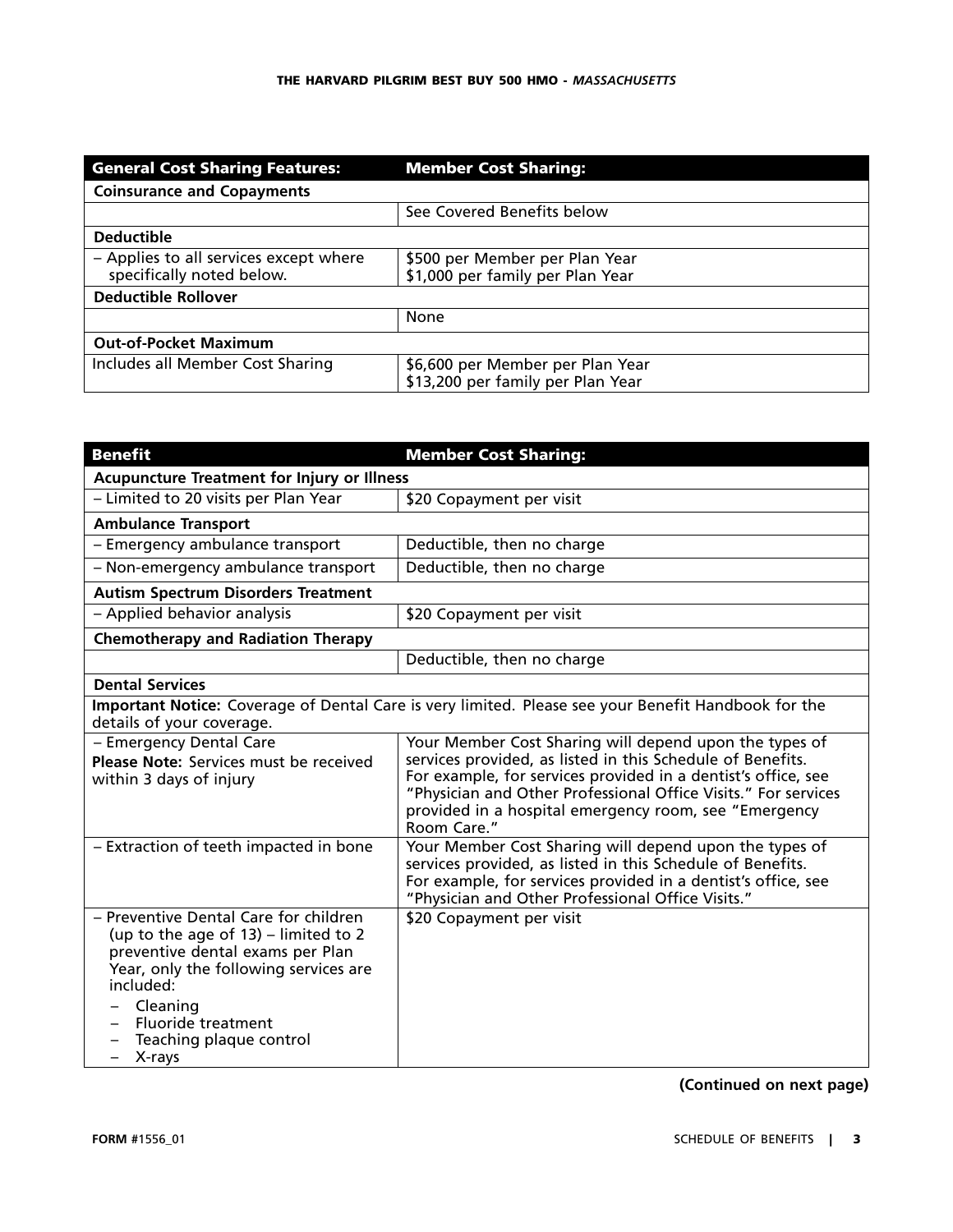| <b>Benefit</b>                                                                                 | <b>Member Cost Sharing:</b>                                                                                                             |
|------------------------------------------------------------------------------------------------|-----------------------------------------------------------------------------------------------------------------------------------------|
| <b>Dialysis</b>                                                                                |                                                                                                                                         |
| - Dialysis services                                                                            | Deductible, then no charge                                                                                                              |
| - Installation of home equipment is<br>covered up to \$300 in a Member's<br>lifetime.          | Deductible, then no charge                                                                                                              |
| <b>Durable Medical Equipment</b>                                                               |                                                                                                                                         |
| - Durable medical equipment                                                                    | Deductible, then no charge                                                                                                              |
| - Blood glucose monitors, infusion<br>devices and insulin pumps (including<br>supplies)        | No charge                                                                                                                               |
| - Oxygen and respiratory equipment                                                             | No charge                                                                                                                               |
| <b>Early Intervention Services</b>                                                             |                                                                                                                                         |
|                                                                                                | No charge                                                                                                                               |
|                                                                                                | Please Note: The Plan does not cover the family participation<br>fee required by the Massachusetts Department of Public<br>Health.      |
| <b>Emergency Room Care</b>                                                                     |                                                                                                                                         |
|                                                                                                | Deductible, then \$100 Copayment per visit<br>This Copayment is waived if admitted to the hospital directly<br>from the emergency room. |
| Hearing Aids (for Members up to the age of 22)                                                 |                                                                                                                                         |
| - Limited to \$2,000 per hearing aid every<br>36 months, for each hearing impaired<br>ear      | No charge                                                                                                                               |
| <b>Home Health Care</b>                                                                        |                                                                                                                                         |
|                                                                                                | Deductible, then no charge                                                                                                              |
| <b>Hospice - Outpatient Services</b>                                                           |                                                                                                                                         |
|                                                                                                | Deductible, then no charge                                                                                                              |
| <b>Hospital - Inpatient Services</b>                                                           |                                                                                                                                         |
| - Acute hospital care                                                                          | Deductible, then no charge                                                                                                              |
| - Inpatient maternity care                                                                     | Deductible, then no charge                                                                                                              |
| - Inpatient routine nursery care,<br>including prophylactic medication to<br>prevent gonorrhea | No charge                                                                                                                               |
| - Inpatient rehabilitation - limited to 60<br>days per Plan Year                               | Deductible, then no charge                                                                                                              |
| - Skilled nursing facility - limited to 100<br>days per Plan Year                              | Deductible, then no charge                                                                                                              |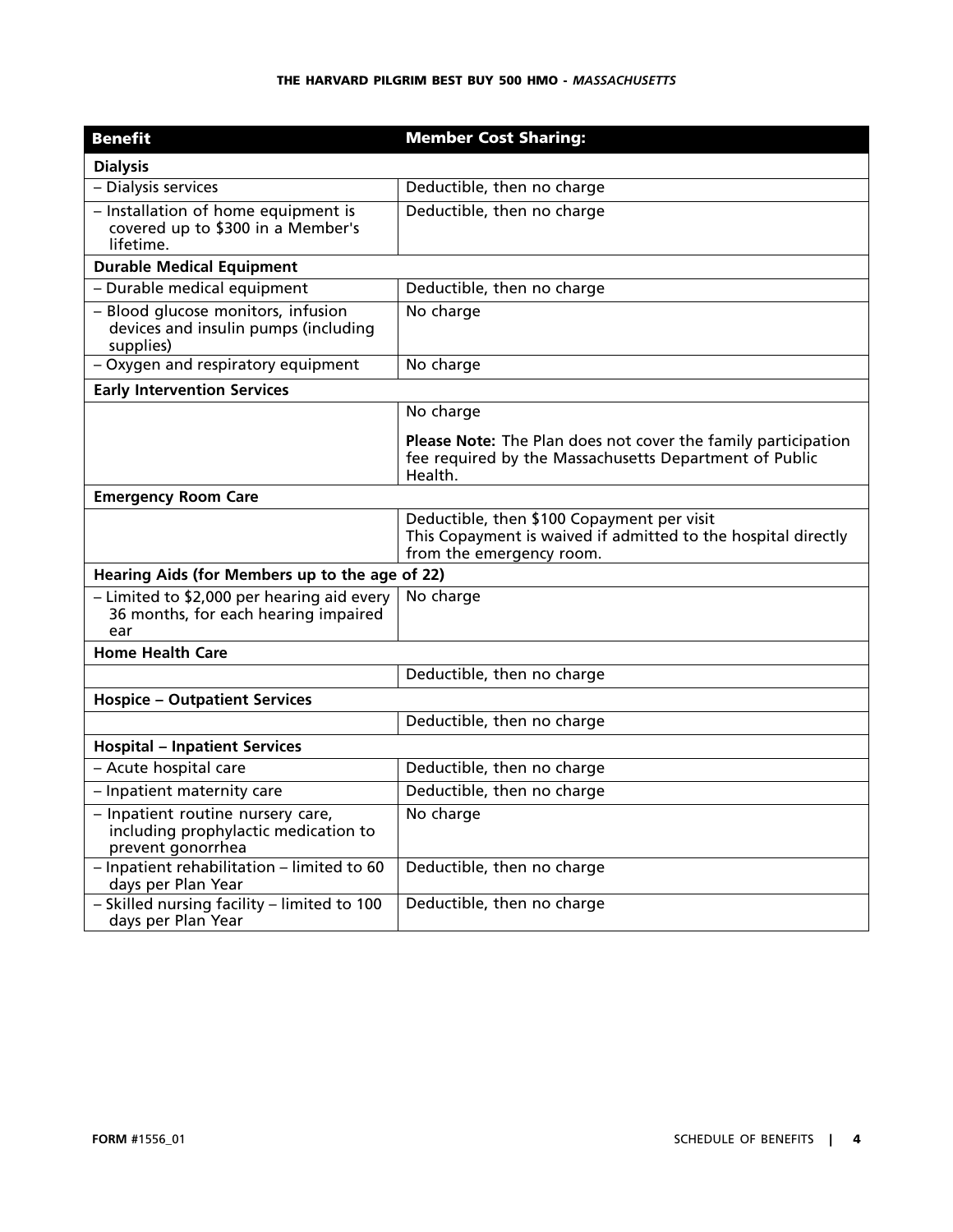#### **THE HARVARD PILGRIM BEST BUY 500 HMO -** *MASSACHUSETTS*

| <b>Benefit</b>                                                                                                                                                                                                                                                                                                                                                                                                                                                                                                                                                              | <b>Member Cost Sharing:</b>                                                                                                                                                                                                                                                                                                             |
|-----------------------------------------------------------------------------------------------------------------------------------------------------------------------------------------------------------------------------------------------------------------------------------------------------------------------------------------------------------------------------------------------------------------------------------------------------------------------------------------------------------------------------------------------------------------------------|-----------------------------------------------------------------------------------------------------------------------------------------------------------------------------------------------------------------------------------------------------------------------------------------------------------------------------------------|
| <b>Hypodermic Syringes and Needles</b>                                                                                                                                                                                                                                                                                                                                                                                                                                                                                                                                      |                                                                                                                                                                                                                                                                                                                                         |
|                                                                                                                                                                                                                                                                                                                                                                                                                                                                                                                                                                             | Subject to the applicable pharmacy Member Cost Sharing in<br>your Outpatient Prescription Drug Schedule of Benefits and<br>listed on your ID Card.                                                                                                                                                                                      |
|                                                                                                                                                                                                                                                                                                                                                                                                                                                                                                                                                                             | If your Plan does not include coverage for outpatient<br>prescription drugs, then coverage is subject to the lower of<br>the pharmacy's retail price or a Copayment of \$5 for Tier 1<br>drugs or supplies, \$10 for Tier 2 drugs or supplies and \$25<br>for Tier 3 drugs or supplies. All Copayments are based on a<br>30 day supply. |
|                                                                                                                                                                                                                                                                                                                                                                                                                                                                                                                                                                             | For information on the drug tiers, please visit our website<br>at www.harvardpilgrim.org/members and select<br>"pharmacy/drug tier look up" or contact the Member<br>Services Department at 1-888-333-4742.                                                                                                                             |
| Infertility Services and Treatments (see the Benefit Handbook for details)                                                                                                                                                                                                                                                                                                                                                                                                                                                                                                  |                                                                                                                                                                                                                                                                                                                                         |
|                                                                                                                                                                                                                                                                                                                                                                                                                                                                                                                                                                             | Your Member Cost Sharing will depend upon the types of<br>services provided, as listed in this Schedule of Benefits. For<br>example, for services provided by a physician, see "Physician<br>and Other Professional Office Visits."                                                                                                     |
| <b>Laboratory and Radiology Services</b>                                                                                                                                                                                                                                                                                                                                                                                                                                                                                                                                    |                                                                                                                                                                                                                                                                                                                                         |
| - Laboratory and x-rays                                                                                                                                                                                                                                                                                                                                                                                                                                                                                                                                                     | Deductible, then no charge                                                                                                                                                                                                                                                                                                              |
| <b>Advanced radiology</b>                                                                                                                                                                                                                                                                                                                                                                                                                                                                                                                                                   | Deductible, then no charge                                                                                                                                                                                                                                                                                                              |
| - CT scans                                                                                                                                                                                                                                                                                                                                                                                                                                                                                                                                                                  |                                                                                                                                                                                                                                                                                                                                         |
| - PET scans                                                                                                                                                                                                                                                                                                                                                                                                                                                                                                                                                                 |                                                                                                                                                                                                                                                                                                                                         |
| – MRI                                                                                                                                                                                                                                                                                                                                                                                                                                                                                                                                                                       |                                                                                                                                                                                                                                                                                                                                         |
| $- MRA$                                                                                                                                                                                                                                                                                                                                                                                                                                                                                                                                                                     |                                                                                                                                                                                                                                                                                                                                         |
| - Nuclear medicine services                                                                                                                                                                                                                                                                                                                                                                                                                                                                                                                                                 |                                                                                                                                                                                                                                                                                                                                         |
| Please Note: No Member Cost Sharing applies to certain preventive care services. For a list of covered<br>preventive services, please see the Preventive Services notice at: www.harvardpilgrim.org.                                                                                                                                                                                                                                                                                                                                                                        |                                                                                                                                                                                                                                                                                                                                         |
| <b>Low Protein Foods</b>                                                                                                                                                                                                                                                                                                                                                                                                                                                                                                                                                    |                                                                                                                                                                                                                                                                                                                                         |
| - Limited to \$5,000 per Plan Year                                                                                                                                                                                                                                                                                                                                                                                                                                                                                                                                          | Deductible, then no charge                                                                                                                                                                                                                                                                                                              |
| <b>Maternity Care - Outpatient</b>                                                                                                                                                                                                                                                                                                                                                                                                                                                                                                                                          |                                                                                                                                                                                                                                                                                                                                         |
| - Routine outpatient prenatal and<br>postpartum care                                                                                                                                                                                                                                                                                                                                                                                                                                                                                                                        | No charge<br>The Deductible does not apply to prenatal and postpartum<br>care provided in a physician's office. All other care is covered<br>as stated in this Schedule of Benefits.                                                                                                                                                    |
| Please Note: Routine prenatal and postpartum care is usually received and billed from the same Provider<br>as a single or bundled service. Different Member Cost Sharing may apply to any specialized or non-routine<br>service that is billed separately from your routine outpatient prenatal and postpartum care. For example,<br>for services provided by another physician or specialist, see "Physician and Other Professional Office Visits"<br>for your applicable Member Cost Sharing. Please see your Benefit Handbook for more information<br>on maternity care. |                                                                                                                                                                                                                                                                                                                                         |
| <b>Medical Formulas</b>                                                                                                                                                                                                                                                                                                                                                                                                                                                                                                                                                     |                                                                                                                                                                                                                                                                                                                                         |
|                                                                                                                                                                                                                                                                                                                                                                                                                                                                                                                                                                             | Deductible, then no charge                                                                                                                                                                                                                                                                                                              |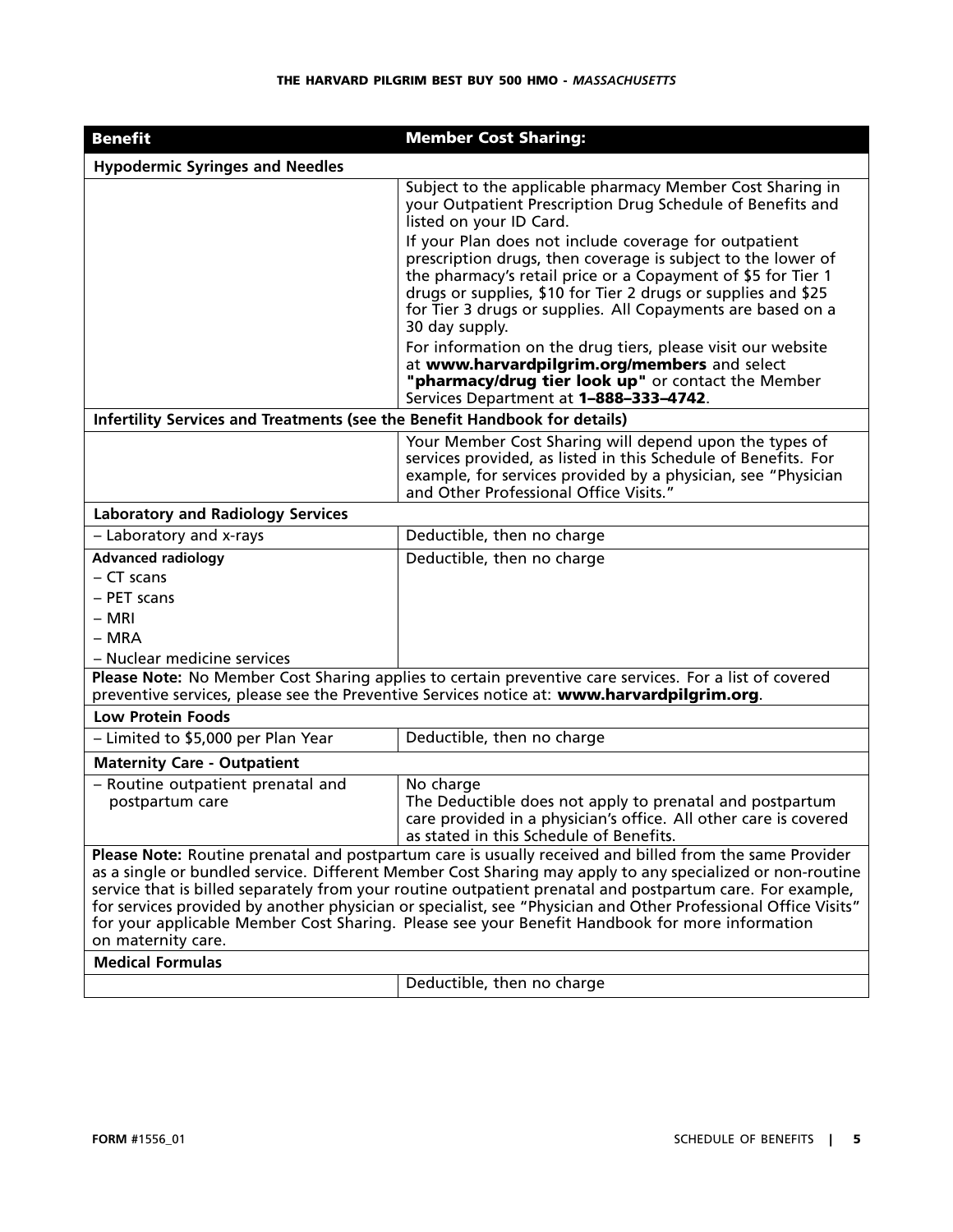| <b>Benefit</b>                                                                                                                                                                                                       | <b>Member Cost Sharing:</b>                                                                               |  |
|----------------------------------------------------------------------------------------------------------------------------------------------------------------------------------------------------------------------|-----------------------------------------------------------------------------------------------------------|--|
| Mental Health Care (Including the Treatment of Substance Abuse Disorders)                                                                                                                                            |                                                                                                           |  |
| <b>Inpatient Mental Health Care Services</b>                                                                                                                                                                         | Deductible, then no charge                                                                                |  |
| <b>Intermediate Mental Health Care Services</b><br>- Acute residential treatment (including<br>detoxification), crisis stabilization and<br>in-home family stabilization<br>- Intensive outpatient programs, partial | Deductible, then no charge                                                                                |  |
| hospitalization and day treatment<br>programs                                                                                                                                                                        |                                                                                                           |  |
| - Outpatient mental health care services                                                                                                                                                                             | Group therapy - \$10 Copayment per visit<br><b>Individual therapy</b> - \$20 Copayment per visit          |  |
| - Detoxification                                                                                                                                                                                                     | \$20 Copayment per visit                                                                                  |  |
| - Medication management                                                                                                                                                                                              | \$20 Copayment per visit                                                                                  |  |
| - Psychological testing and<br>neuropsychological assessment                                                                                                                                                         | Deductible, then no charge                                                                                |  |
| <b>Ostomy Supplies</b>                                                                                                                                                                                               |                                                                                                           |  |
|                                                                                                                                                                                                                      | Deductible, then no charge                                                                                |  |
| listed in this Schedule of Benefits)                                                                                                                                                                                 | Physician and Other Professional Office Visits (This includes all covered Plan Providers unless otherwise |  |
| - Routine examinations for preventive<br>care, including immunizations                                                                                                                                               | No charge                                                                                                 |  |
| - Consultations, evaluations, sickness<br>and injury care                                                                                                                                                            | \$20 Copayment per visit                                                                                  |  |
| Treatments and procedures, including but not<br>limited to:                                                                                                                                                          | Deductible, then no charge                                                                                |  |
| - Administration of injections                                                                                                                                                                                       |                                                                                                           |  |
| - Allergy treatments                                                                                                                                                                                                 |                                                                                                           |  |
| - Casting, suturing and the application<br>of dressings                                                                                                                                                              |                                                                                                           |  |
| - Genetic counseling                                                                                                                                                                                                 |                                                                                                           |  |
| - Non-routine foot care                                                                                                                                                                                              |                                                                                                           |  |
| - Pregnancy testing<br>- Surgical procedures                                                                                                                                                                         |                                                                                                           |  |
| - Administration of allergy injections                                                                                                                                                                               | Deductible, then no charge                                                                                |  |
| <b>Preventive Services and Tests</b>                                                                                                                                                                                 |                                                                                                           |  |
| Preventive care services, including all<br>FDA approved contraceptive devices.<br>Under the federal health care reform<br>law, many preventive services and tests                                                    | No charge                                                                                                 |  |
| are covered with no Member Cost<br>Sharing.                                                                                                                                                                          |                                                                                                           |  |
| For a list of covered preventive<br>services, please see the Preventive<br>Services notice on our website at:<br>www.harvardpilgrim.org. You may<br>also get a copy of the Preventive Services                       |                                                                                                           |  |
| notice by calling the Member Services<br>Department at 1-888-333-4742.                                                                                                                                               |                                                                                                           |  |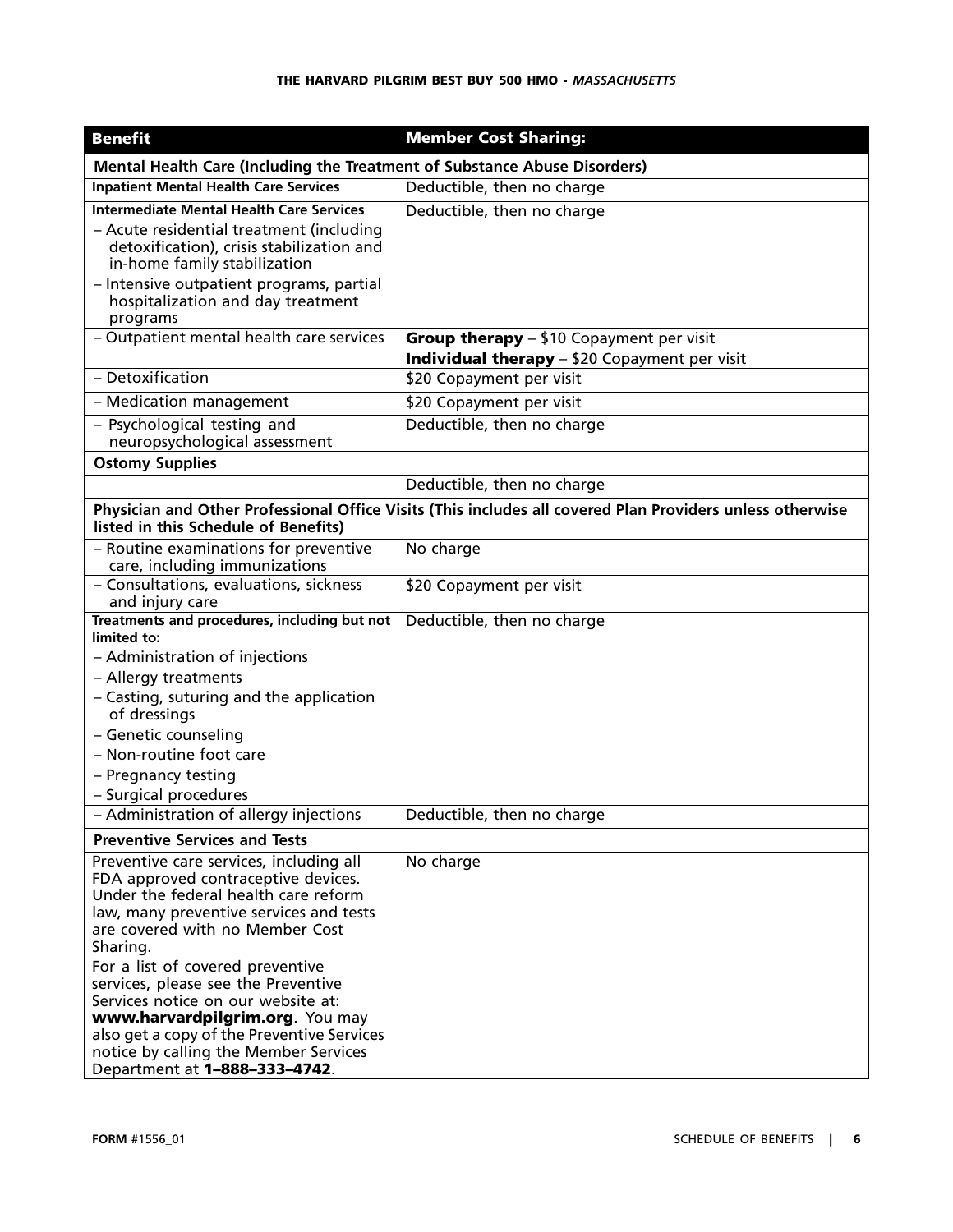| <b>Benefit</b>                                                                                                                                                                                                                                                                                                        | <b>Member Cost Sharing:</b> |  |
|-----------------------------------------------------------------------------------------------------------------------------------------------------------------------------------------------------------------------------------------------------------------------------------------------------------------------|-----------------------------|--|
| <b>Preventive Services and Tests (Continued)</b>                                                                                                                                                                                                                                                                      |                             |  |
| Under federal law the list of preventive services and tests may change periodically based on the                                                                                                                                                                                                                      |                             |  |
| recommendations of the following agencies:                                                                                                                                                                                                                                                                            |                             |  |
| a. Grade "A" and "B" recommendations of the United States Preventive Services Task Force;                                                                                                                                                                                                                             |                             |  |
| b. With respect to immunizations, the Advisory Committee on Immunization Practices of the Centers for<br>Disease Control and Prevention; and                                                                                                                                                                          |                             |  |
| c. With respect to services for women, infants, children and adolescents, the Health Resources and<br>Services Administration.                                                                                                                                                                                        |                             |  |
| Information on the recommendations of these agencies may be found on                                                                                                                                                                                                                                                  |                             |  |
| the web site of the U.S. Department of Health and Human Services at:                                                                                                                                                                                                                                                  |                             |  |
| https://www.healthcare.gov/what-are-my-preventive-care-benefits/#part=1.                                                                                                                                                                                                                                              |                             |  |
| Harvard Pilgrim will add or delete services from this benefit for preventive services and tests in accordance<br>with changes in the recommendations of the agencies listed above. You can find a list of the current<br>recommendations for preventive care on Harvard Pilgrim's web site at www.harvardpilgrim.org. |                             |  |
| <b>Additional Preventive Services and Tests</b>                                                                                                                                                                                                                                                                       | No charge                   |  |
| - All lab handling and venipuncture                                                                                                                                                                                                                                                                                   |                             |  |
| charge                                                                                                                                                                                                                                                                                                                |                             |  |
| - Alpha-fetoprotein (AFP)                                                                                                                                                                                                                                                                                             |                             |  |
| - Fetal ultrasound                                                                                                                                                                                                                                                                                                    |                             |  |
| - Group B streptococcus (GBS)                                                                                                                                                                                                                                                                                         |                             |  |
| - Hepatitis C testing                                                                                                                                                                                                                                                                                                 |                             |  |
| - Lead level testing                                                                                                                                                                                                                                                                                                  |                             |  |
| - Prostate-specific antigen (PSA)                                                                                                                                                                                                                                                                                     |                             |  |
| screening                                                                                                                                                                                                                                                                                                             |                             |  |
| - Routine hemoglobin tests                                                                                                                                                                                                                                                                                            |                             |  |
| - Routine urinalysis                                                                                                                                                                                                                                                                                                  |                             |  |
| <b>Prosthetic Devices</b>                                                                                                                                                                                                                                                                                             |                             |  |
|                                                                                                                                                                                                                                                                                                                       | Deductible, then no charge  |  |
| <b>Rehabilitation Therapy - Outpatient</b>                                                                                                                                                                                                                                                                            |                             |  |
| - Cardiac rehabilitation                                                                                                                                                                                                                                                                                              | Deductible, then no charge  |  |
| - Pulmonary rehabilitation therapy                                                                                                                                                                                                                                                                                    | Deductible, then no charge  |  |
| - Speech-language and hearing services                                                                                                                                                                                                                                                                                | Deductible, then no charge  |  |
| - Occupational therapy - limited to 60<br>visits per Plan Year                                                                                                                                                                                                                                                        | Deductible, then no charge  |  |
| - Physical therapy - limited to 60 visits<br>per Plan Year                                                                                                                                                                                                                                                            |                             |  |
| Please Note: Outpatient physical and<br>occupational therapy is covered to the<br>extent Medically Necessary for: (1)<br>children under the age of three and<br>(2) the treatment of Autism Spectrum<br>Disorders.                                                                                                    |                             |  |